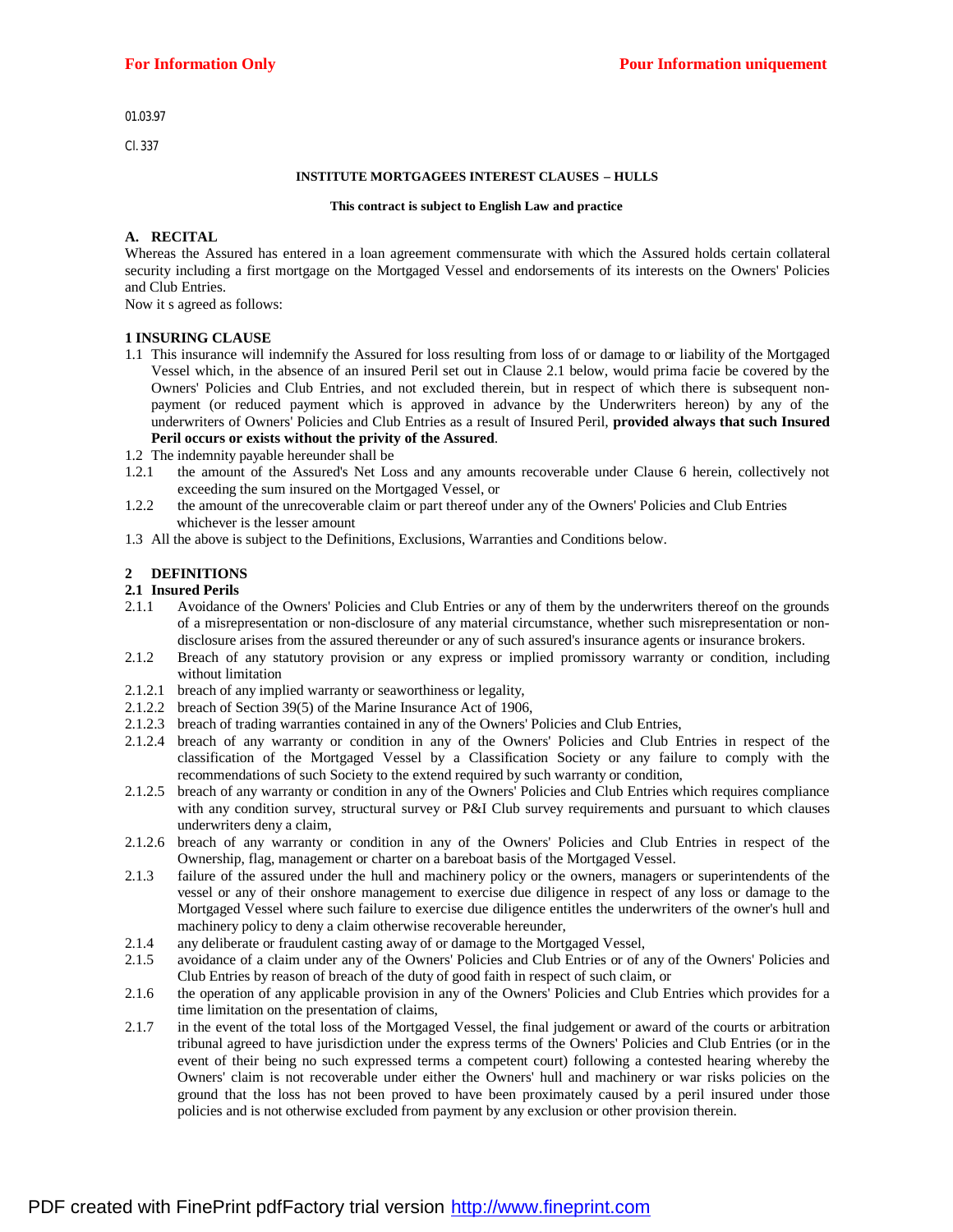- 2.2 **Owners' Policies and Club Entries** means hull and machinery policies on terms equivalent to or wider than the current Institute Time Clauses Hulls or American Institute Hulls Clauses (if taken, increased values policies on terms equivalent to Institute Time Clauses – Hull Disbursements and Increased Value (Total Loss Only and Excess Liabilities) or American Institute Increased Values and Excess Liabilities Clauses), war risks on terms equivalent to current Institute War and Strikes Clauses Hulls – Time and full protection and indemnity risks on conditions equivalent to the rules of P&I Club that is a member of the International Group of P&I Associations.
- 2.3 **Net Loss** means the Assured's loss under the loan agreement to the extend secured by mortgage on the Mortgaged Vessel net of any amounts recovered or recoverable under all security arrangements contained in or collateral to the loan including but not limited to all mortgages (whether on vessels insured hereunder or on other vessels), liens, any floating and fixed charges, security interests, guarantees, insurance policies and pledges.
- 2.4 **Mortgaged Vessel** means the vessel mortgaged to the Assured which is listed on the schedule attached hereto.

# **3 EXCLUSIONS**

In no case shall this policy cover:

- 3.1 any loss or expenses arising from or as a result of
- 3.1.1 the relevant Owners' Policies and Club Entries having been terminated or cover suspended or non-payment of claims by the underwriters or insurance brokers thereof due to non-payment of premium or call.
- 3.1.2 Insolvency or financial default of any of the underwriters of the Owners' Policies and Club Entries,
- 3.1.3 Inability of any parties to transmit funds,
- 3.1.4 Any fluctuation in exchange rates
- 3.1.5 The operation of any franchise deductible or provision for self-insurance.
- 3.2 loss or damage directly or indirectly caused by or contributed to by or arising from:
- 3.2.1 ionising radiation from or contamination by radioactivity from any nuclear fuel or from any nuclear waste of from combustion of nuclear fuel,
- 3.2.2 the radioactive, toxic, explosive or other hazardous or contaminating properties of any nuclear installation, reactor or other nuclear assembly or nuclear component thereof,
- 3.2.3 any weapon of war employing atomic or nuclear fission and/or fusion or other like reaction or radioactive force or matter.

## **4 WARRANTIES**

It is warranted in respect of the Mortgaged Vessel that:

- 4.1 Owners' Policies and Club Entries have been taken out and, except as a result of the occurrence or existence of an Insured Perils without the privity of the Assured, shall be maintained throughout the currency of this insurance for an insured value and limit of liability not less than the amount insured hereunder or the amount of the outstanding loan to the extend secured by the Mortgaged Vessel,
- 4.2 Each of the Owners' Policies and Club Entries is endorsed to the extend of the Assured's interest, and
- 4.3 The Assured has procured and registered a valid first mortgage.

## **5 CHANGE OF OWNERSHIP OR CONTROL**

This insurance will terminate automatically at the time the Assured becomes or is aware of or privy to any change of:

- 5.1 Classification Society or of change, suspension, discontinuance, withdrawal or expiry of the Mortgaged Vessel's class within that Society,
- 5.2 Ownership, flag, management or control of the Mortgaged Vessel,

Unless the Assured gives prompt notice of such change in writing , and agrees to pay an additional premium, if required, and Owners' Policies and Club Entries are maintained.

## **6 DUTY OF THE ASSURED (SUE AND LABOUR)**

- 6.1 The Assured shall report in writing to the Underwriters any circumstances which may give rise to a claim under this insurance within 30 days of the Assured's knowledge of such circumstances and shall thereafter keep the Underwriters fully informed of all developments.
- 6.2 It is the duty of the Assured and their servants and agents to take such measures as may be reasonable for the purpose of averting or minimising a loss which would be recoverable under this insurance.
- 6.3 The Underwriters will reimburse charges properly and reasonably incurred by the Assured their servants or agents for such measures except for legal costs and expenses incurred by the Assured in relation to any claim under Owner's Policies and Club Entries which shall only be reimbursed in accordance with Clause 6.4 herein.
- 6.4 Subject to the condition precedent that the Mortgaged Vessel is entered in a Freight, Demurrage and Defence Club covering the cost of the owner proceeding against the Owners' Policies and Club Entries, the Underwriters will reimburse those legal costs and expenses incurred by the Assured in pursuing the non-paying Owners' Policies and Club Entries not otherwise recoverable as part of the Net Loss but only where the Assured can demonstrate to the satisfaction of the Underwriters that it as made every reasonable effort to compel the owner to pursue the non